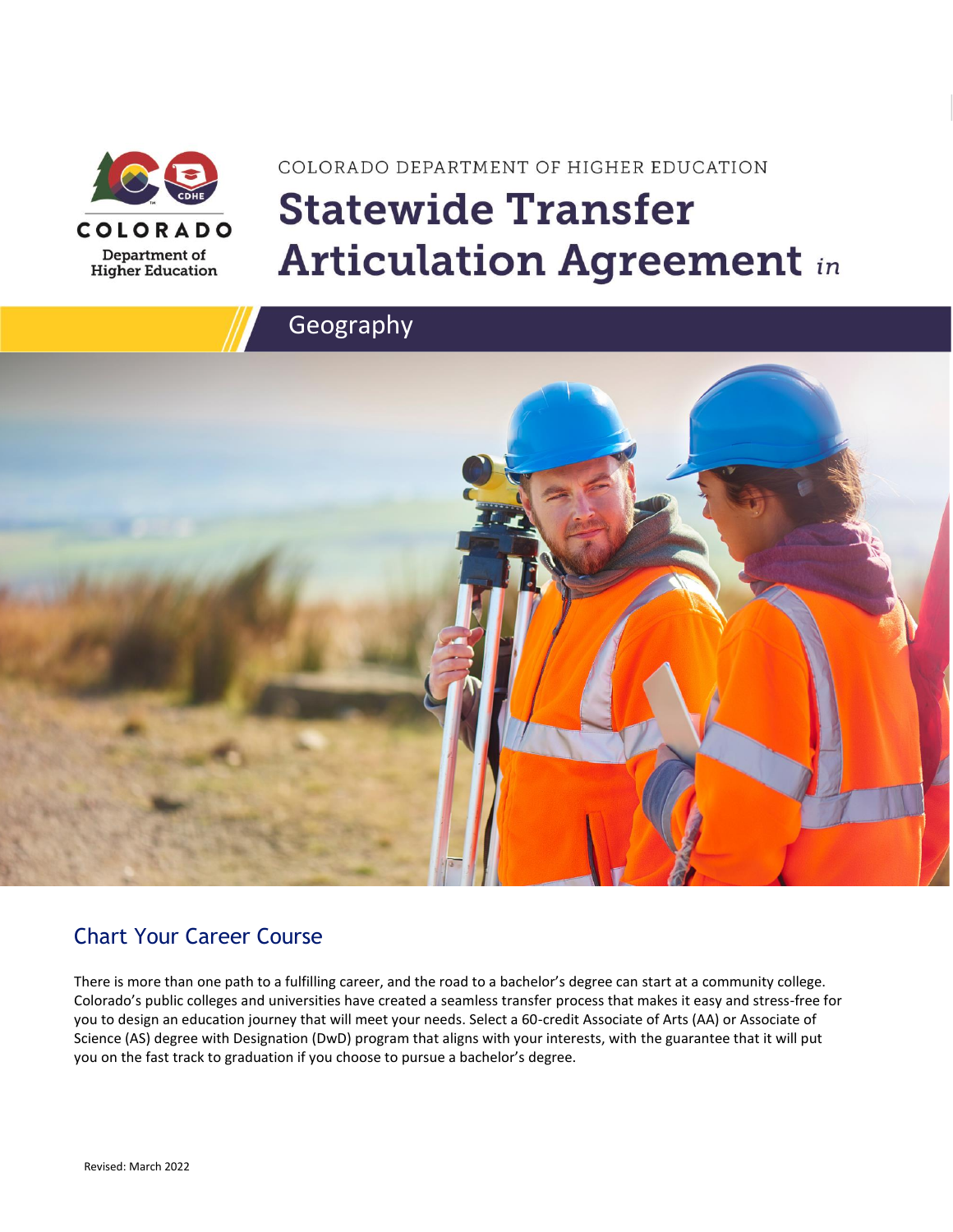### Introduction

The relationship between humans and the environment is a complicated one, to say the least. Geographers play a critical role in understanding this relationship, applying social and natural sciences to determine cause and effect. They conduct fieldwork, studying climate, soil, and other physical features of the land, and then analyze data to draw conclusions about socioeconomic patterns, resource conservation, climate change, and much, much more. A Geography program will provide you with foundational knowledge and skills for a variety of work opportunities in the public sector and private sector, from the Army Corps of Engineers to an environmental consulting firm.

An associate program in Geography will help prepare you for a number of careers, including surveyor, cartographer, urban planner, ecologist, park ranger, demographer, or climate change analyst. This degree is transferable to universities offering a bachelor's degree in Geography.

The first year of a Geography program will include math and English courses to meet general education requirements. The completion of introductory math and English courses in your first year is proven to greatly increase the likelihood of crossing the graduation stage, boosting your momentum along the academic pathway you select. Other general education courses on your pathway will cover topics in Arts and Humanities, History, and Social and Behavioral Sciences, and Natural and Physical Sciences.

Program-specific courses may begin as soon as your first semester. These courses will become more advanced as you move along your degree pathway. Through this sequence of courses, your knowledge of geography will grow and deepen. Coursework will include Physical Geography, World Regional Geography, and Human Geography. After completing a 60-credit associate degree, your degree pathway can continue with guaranteed transfer to a college that offers bachelor's degrees.

### **Degree Pathway Knowledge & Skills**

- Physical environments
- Social sciences
- Weather and climate
- Environmental conservation and sustainability
- Map reading and interpretation
- Data analysis
- Global perspectives
- Verbal and writing skills
- Problem-solving skills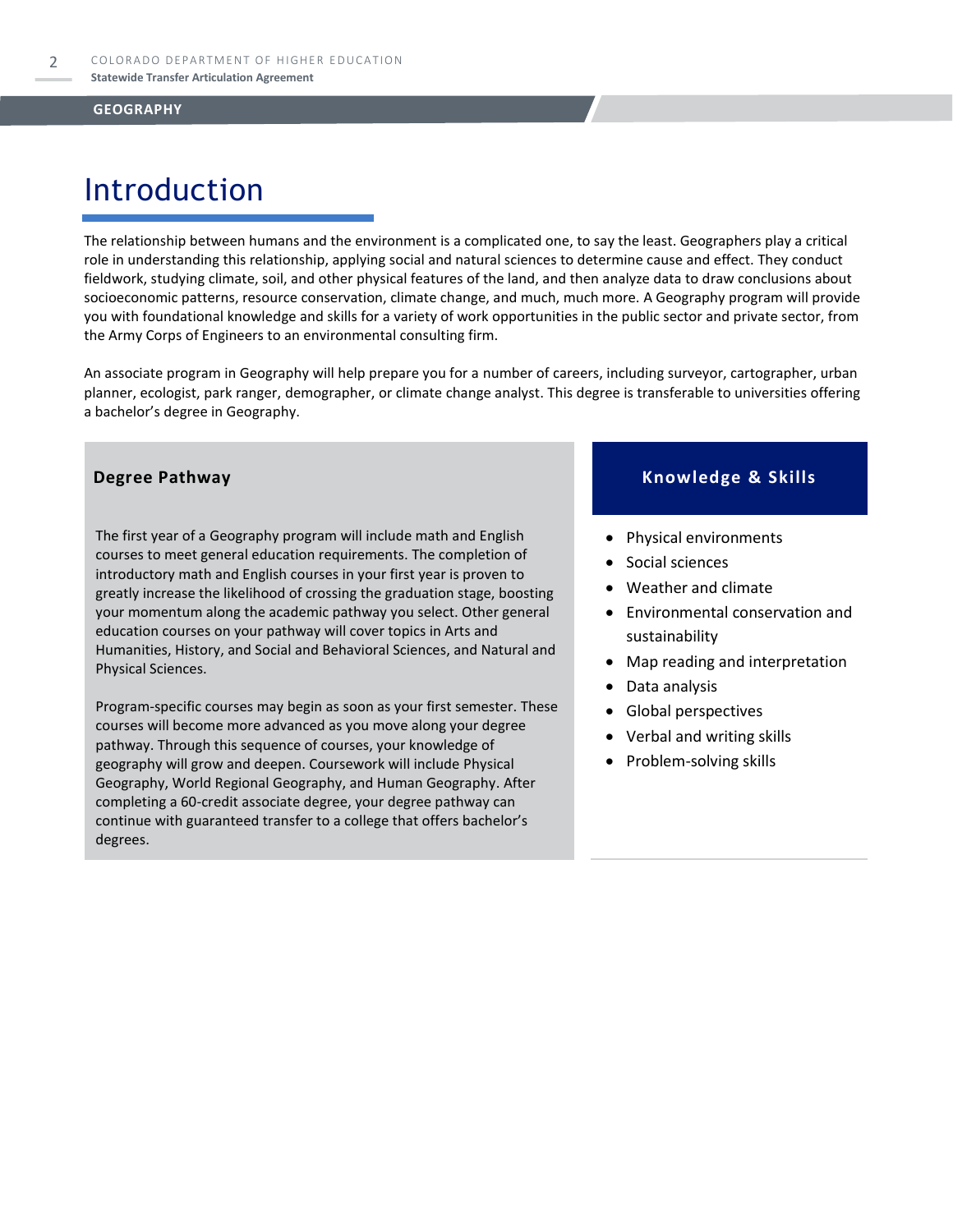3

### Participating Institutions

### **Earn an Associate Degree with Designation (DwD)**

*From one of these Colorado public community/junior colleges*

**Aims Community College** [A.A. Geography] **Arapahoe Community College** [A.A. Geography] **Colorado Mountain College** [A.A. Geography]

**Community College of Aurora** [A.A. Geography]

**Community College of Denver** [A.A. Geography]

**Front Range Community College** [A.A. Geography] **Northeastern Junior College** [A.A. Geography] **Pikes Peak Community College** [A.A. Geography] **Red Rocks Community College** [A.A. Geography] **Trinidad State College** [A.A. Geography]

### **Earn a Bachelor's Degree**

*From one of these Colorado public four-year institutions*

**Adams State University**  [B.A. Earth Sciences, Physical Geography emphasis]

**Metropolitan State University of Denver**  [B.A. Geography]

**University of Colorado Boulder**  [B.A. Geography]

**University of Colorado Colorado Springs** [B.A. Geography]

**University of Colorado Denver** [B.A. Geography]

**University of Northern Colorado** [B.A. Geography; Global & Area Studies or Geographic Information Science emphases]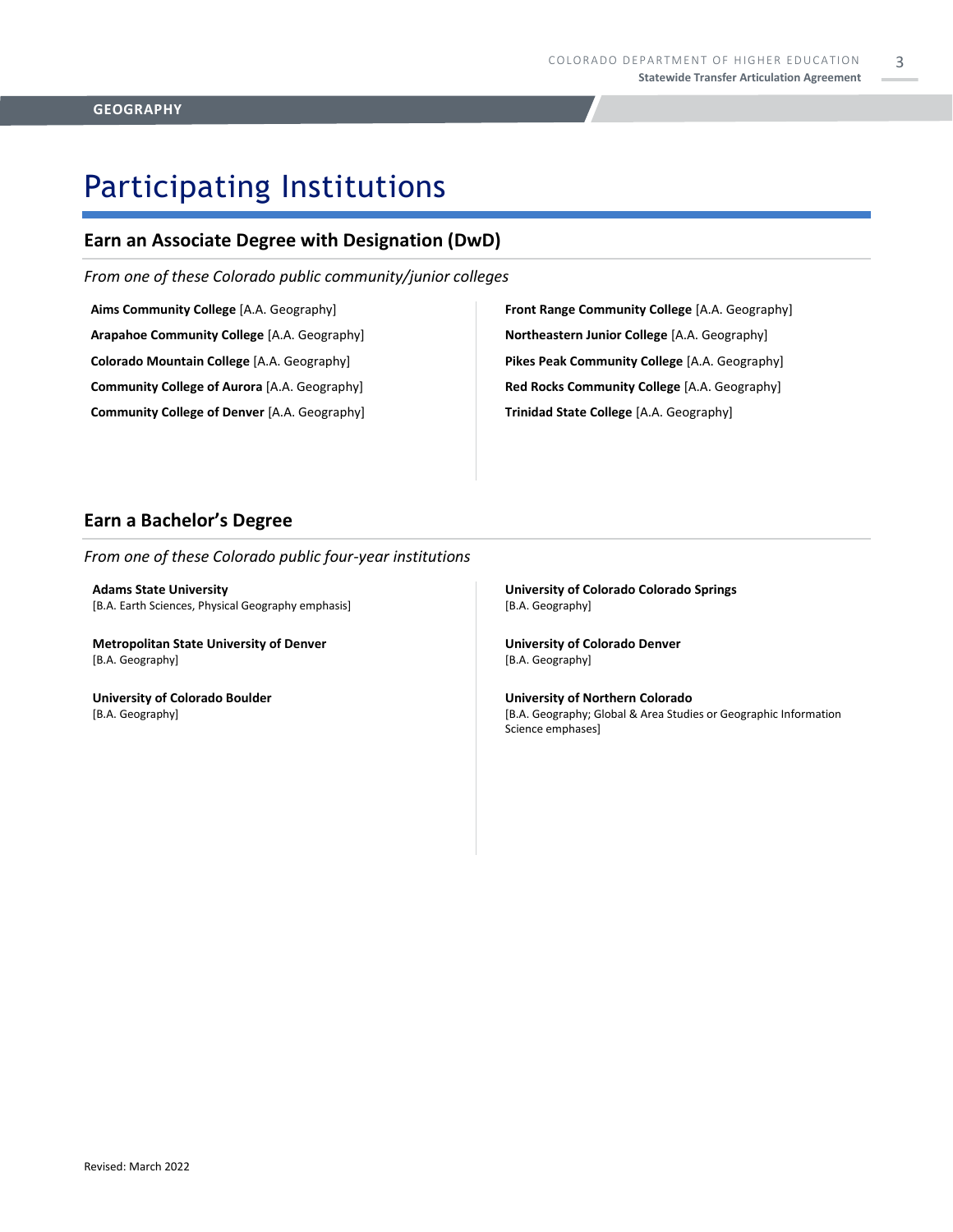## Prescribed Curriculum

### GEOGRAPHY

| Required Courses that Fulfill General Education Requirements<br>32-33 CREDIT HOURS |                               |                                                                                                  |                                                                                                                                                                                                                                                                                                                                                                                                                                                                                                                                                                                          |  |
|------------------------------------------------------------------------------------|-------------------------------|--------------------------------------------------------------------------------------------------|------------------------------------------------------------------------------------------------------------------------------------------------------------------------------------------------------------------------------------------------------------------------------------------------------------------------------------------------------------------------------------------------------------------------------------------------------------------------------------------------------------------------------------------------------------------------------------------|--|
|                                                                                    | <b>Credit</b><br><b>Hours</b> | <b>Community College</b><br><b>Course No.</b>                                                    | <b>Course Title or Category</b>                                                                                                                                                                                                                                                                                                                                                                                                                                                                                                                                                          |  |
| (Written)<br>Communication                                                         | 6                             | ENG 121/1021 and<br>ENG 122/1022<br><b>OR</b><br>ENG 122/1022 and a<br>GT Pathways CO3<br>course | English Composition I (GT-CO1) and English Composition II (GT-<br>CO <sub>2</sub><br><b>OR</b><br>English Composition II (GT-CO2) and a GT Pathways CO3 course<br>$(GT-CO3)$                                                                                                                                                                                                                                                                                                                                                                                                             |  |
| <b>Mathematics</b>                                                                 | $3 - 4$                       |                                                                                                  | One GT Pathways course (GT-MA1), prefer MAT 135/1260<br><b>Introduction to Statistics</b><br>Adams State University requires MAT 121/1340 College<br>$\bullet$<br>Algebra;<br>Metropolitan State University of Denver requires either<br>$\bullet$<br>MAT 135/1260 Introduction to Statistics OR MAT<br>121/1340 College Algebra;<br>University of Colorado Denver requires either MAT<br>$\bullet$<br>121/1340 College Algebra OR MAT 135/1260 Intro to<br>Statistics.<br>University of Colorado Colorado Springs prefers MAT<br>$\bullet$<br>120/1240 Mathematics for the Liberal Arts |  |
| <b>Arts &amp; Humanities</b>                                                       | 6                             |                                                                                                  | Two GT Pathways Arts & Humanities courses<br>(GT-AH1, GT-AH2, GT-AH3, GT-AH4)                                                                                                                                                                                                                                                                                                                                                                                                                                                                                                            |  |
| <b>History</b>                                                                     | 3                             |                                                                                                  | One GT Pathways History course (GT-HI1)                                                                                                                                                                                                                                                                                                                                                                                                                                                                                                                                                  |  |
| Social &<br><b>Behavioral Sciences</b>                                             | 6                             |                                                                                                  | Two GT Pathways Social & Behavioral Sciences courses (GT-SS1 OR<br>GT-SS3)                                                                                                                                                                                                                                                                                                                                                                                                                                                                                                               |  |
| <b>Natural &amp;</b><br><b>Physical Sciences</b>                                   | 8                             |                                                                                                  | Two GT Pathways Natural & Physical Science course, one must be<br>with a laboratory (GT-SC1). Note:<br>NO GEO prefix science courses<br>$\bullet$<br>GEY 111/1111 (Physical Geology) not recommended<br>For Adams State, students must take BIO 111/1111<br>$\bullet$<br>(General College Biology I, GT-SC1) and CHE 101/1011<br>(Introduction to Chemistry I w/lab, GT-SC1).                                                                                                                                                                                                            |  |

### Additional Required Courses\* **14** CREDIT HOURS **Credit Hours Course No. Course Title** 4 GEO 111/1011 Physical Geography – Landforms with Lab [\(GT-SC1\)](https://highered.colorado.gov/Academics/Transfers/gtPathways/Curriculum/Courses.aspx?cat=GT-SC1&cat=GT-SC1) 4 GEO 112/1012 Physical Geography – Weather & Climate with Lab  $(GT-SC1)$ 3 GEO 105/1005 World Regional Geography [\(GT-SS2\)](https://highered.colorado.gov/Academics/Transfers/gtPathways/Curriculum/Courses.aspx?cat=GT-SS2&cat=GT-SS2) 3 GEO 106/1006 Human Geography [\(GT-SS2\)](https://highered.colorado.gov/Academics/Transfers/gtPathways/Curriculum/Courses.aspx?cat=GT-SS2&cat=GT-SS2)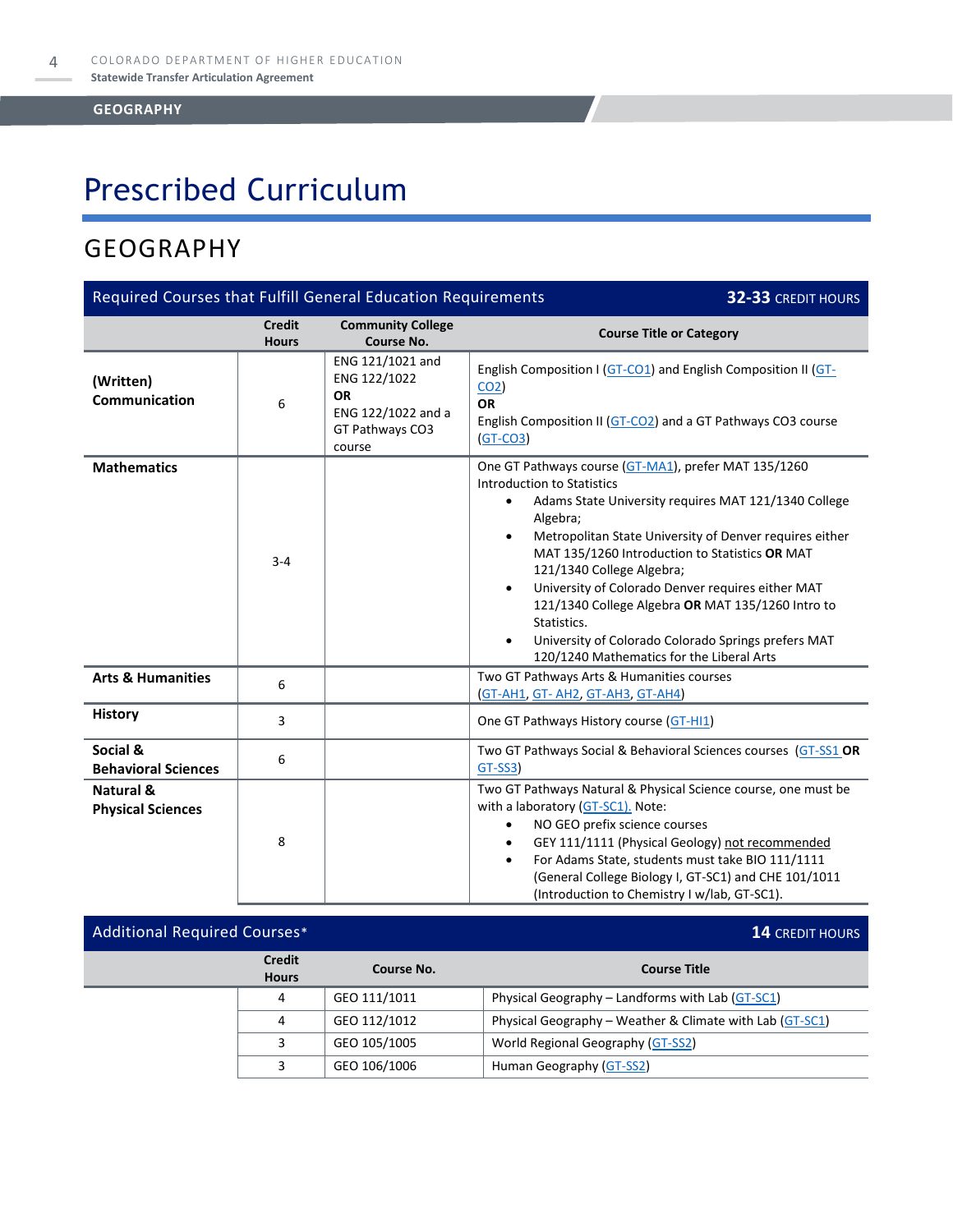5

# **GEOGRAPHY Electives<sup>12</sup> 13-14** CREDIT HOUR Total **60** CREDIT HOURS

\*Please note: if these credits are *not* required for the *major* at a receiving 4-year institution, they will be applied to the bachelor's degree as *elective credit* toward *graduation*. Please check with the receiving institution to determine in which way these courses will be applied.

 $1$  Maximum of six (6) credits may be in GEO of GIS prefix.

 $2$  Number of elective credits may vary according to receiving institution. Students are advised to contact an advisor at the receiving institution.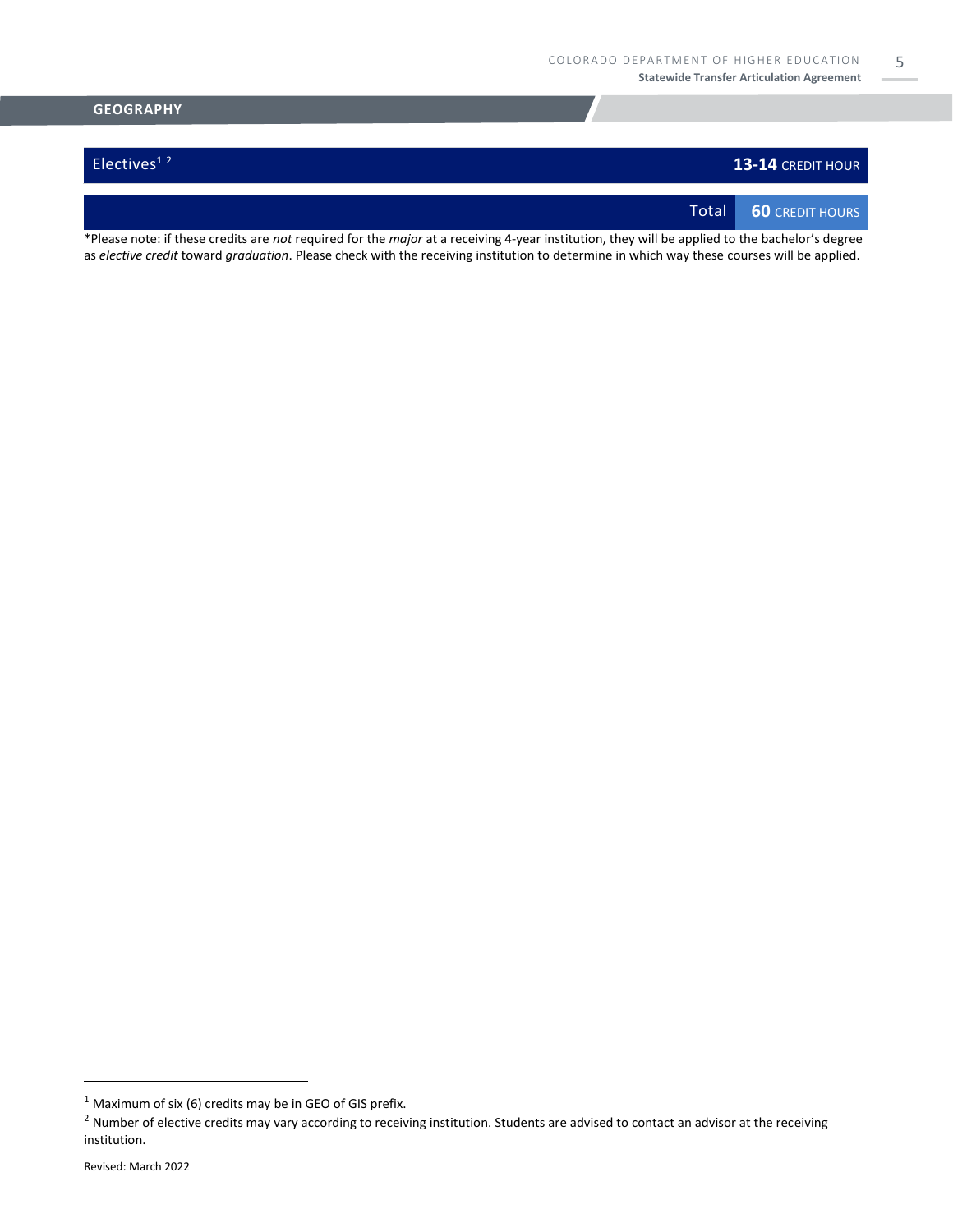# Course Planner

### GEOGRAPHY DEGREE PLAN

STUDENT NAME

| Institution:                   |                   |                     |                     |                  |  |
|--------------------------------|-------------------|---------------------|---------------------|------------------|--|
| Semester                       | <b>Course No.</b> | <b>Course Title</b> | <b>Credit Hours</b> | <b>Completed</b> |  |
|                                |                   |                     |                     |                  |  |
|                                |                   |                     |                     |                  |  |
|                                |                   |                     |                     |                  |  |
|                                |                   |                     |                     |                  |  |
|                                |                   |                     |                     |                  |  |
|                                |                   |                     |                     |                  |  |
| <b>Total Credits Completed</b> |                   |                     |                     |                  |  |

| Institution:                   |                   |                     |                     |                  |  |
|--------------------------------|-------------------|---------------------|---------------------|------------------|--|
| Semester                       | <b>Course No.</b> | <b>Course Title</b> | <b>Credit Hours</b> | <b>Completed</b> |  |
|                                |                   |                     |                     |                  |  |
|                                |                   |                     |                     |                  |  |
|                                |                   |                     |                     |                  |  |
|                                |                   |                     |                     |                  |  |
|                                |                   |                     |                     |                  |  |
|                                |                   |                     |                     |                  |  |
| <b>Total Credits Completed</b> |                   |                     |                     |                  |  |

| Institution: |            |                     |                                |                  |  |
|--------------|------------|---------------------|--------------------------------|------------------|--|
| Semester     | Course No. | <b>Course Title</b> | <b>Credit Hours</b>            | <b>Completed</b> |  |
|              |            |                     |                                |                  |  |
|              |            |                     |                                |                  |  |
|              |            |                     |                                |                  |  |
|              |            |                     |                                |                  |  |
|              |            |                     |                                |                  |  |
|              |            |                     |                                |                  |  |
|              |            |                     | <b>Total Credits Completed</b> |                  |  |

| Institution:                   |                   |                     |                     |                  |  |
|--------------------------------|-------------------|---------------------|---------------------|------------------|--|
| <b>Semester</b>                | <b>Course No.</b> | <b>Course Title</b> | <b>Credit Hours</b> | <b>Completed</b> |  |
|                                |                   |                     |                     |                  |  |
|                                |                   |                     |                     |                  |  |
|                                |                   |                     |                     |                  |  |
|                                |                   |                     |                     |                  |  |
|                                |                   |                     |                     |                  |  |
|                                |                   |                     |                     |                  |  |
| <b>Total Credits Completed</b> |                   |                     |                     |                  |  |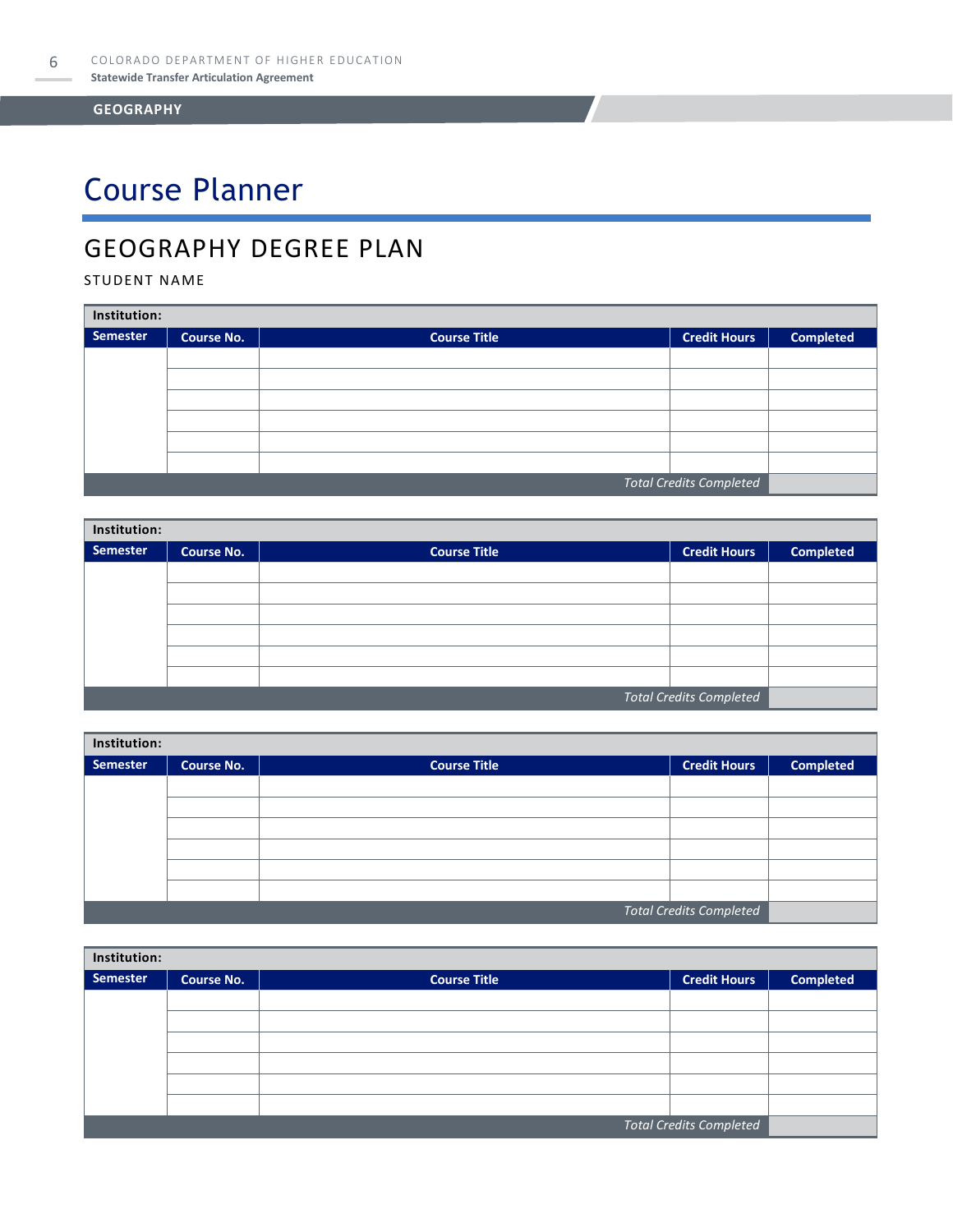### Contractual Language

#### **INTRODUCTION**

A statewide transfer articulation agreement identifies the community college courses students need to take in order to graduate from a community college with a 60-credit Associate of Arts (AA) or Associate of Science (AS) degree with designation (DwD). Students are responsible for informing the admissions counselor or transfer advisor at their receiving four-year institution that they are completing a DwD.

It is important for students to understand that completion of an AA or AS degree within two years requires them to complete an average of 15 credits per semester (or 30 credits per year). Also, research shows that students who take classes in their major area within their first 30 credit hours are more likely to persist and graduate.

The guarantees and limitations below describe the minimum requirements to which all participating institutions have agreed. Students who believe an institution is not meeting the guarantees described below can file a complaint with the [CDHE.](https://highered.colorado.gov/filing-student-complaint) 

#### **GUARANTEES**

Students who complete a DwD pursuant to the prescribed curriculum in this statewide transfer articulation agreement **and** pass all 60 credits with a C- or higher **and** are admitted to the receiving institution's corresponding degree program (see cover page) are guaranteed the following:

- 1. Junior standing with no more than 60 remaining credits to meet the graduation requirements for the baccalaureate degree program covered by this articulation agreement.
- 2. Completion of the receiving institution's lower division general education requirements as defined by the GT Pathways curriculum.
- 3. The same graduation requirements as students who begin and complete this degree program at the four-year institution.
- 4. Admission to all Colorado public baccalaureate awarding institutions (*except* Colorado School of Mines) is guaranteed to applicants who have completed any AA or AS degree from a Colorado public two-year institution after high school graduation, provided certain requirements are met. To see these requirements, please refer to the Colorado Commission on Higher Education's [Admissions](https://highered.colorado.gov/sites/highered/files/2020-03/i-partf_0.pdf)  [Standards Policy](https://highered.colorado.gov/sites/highered/files/2020-03/i-partf_0.pdf), section titled "Guaranteed Transfer Admissions" [here.](https://highered.colorado.gov/educators/policy-funding/cche-policies-procedures) Please note: Students transferring to a University of Colorado institution (Boulder, Colorado Springs, Denver) must satisfy the CU System's MAPS (Minimum Academic Preparation Standards) requirement.
- 5. Per the Commission's [Prior Learning Assessment](https://highered.colorado.gov/sites/highered/files/2020-03/i-partx.pdf) policy, section 2.07, and pursuant to Colorado Revised Statutes §23-1-108 (7)(b)(II)(A), "a state institution of higher education that admits as a junior a student who holds an associate of arts degree, associate of applied science degree, or associate of science degree that is the subject of a statewide degree transfer agreement shall not require the student to complete any additional courses to fulfill general education requirements", and that the receiving institution of higher education is responsible for the total cost of tuition "for any credit hours that exceed the total credit hours required for a native student or that extend the total time to receive the degree beyond that required for a native student".
- 6. The Commission's Prior Learning Assessment policy also states "every Colorado public institution of higher education shall accept in transfer from within the institution and from other state institutions of higher education prior learning assessment credit awarded for GT Pathways requirements" (section 3.01), and "Colorado public institutions of higher education shall not prohibit students from meeting general education/GT Pathways requirements with prior learning assessment credit" (section 3.02).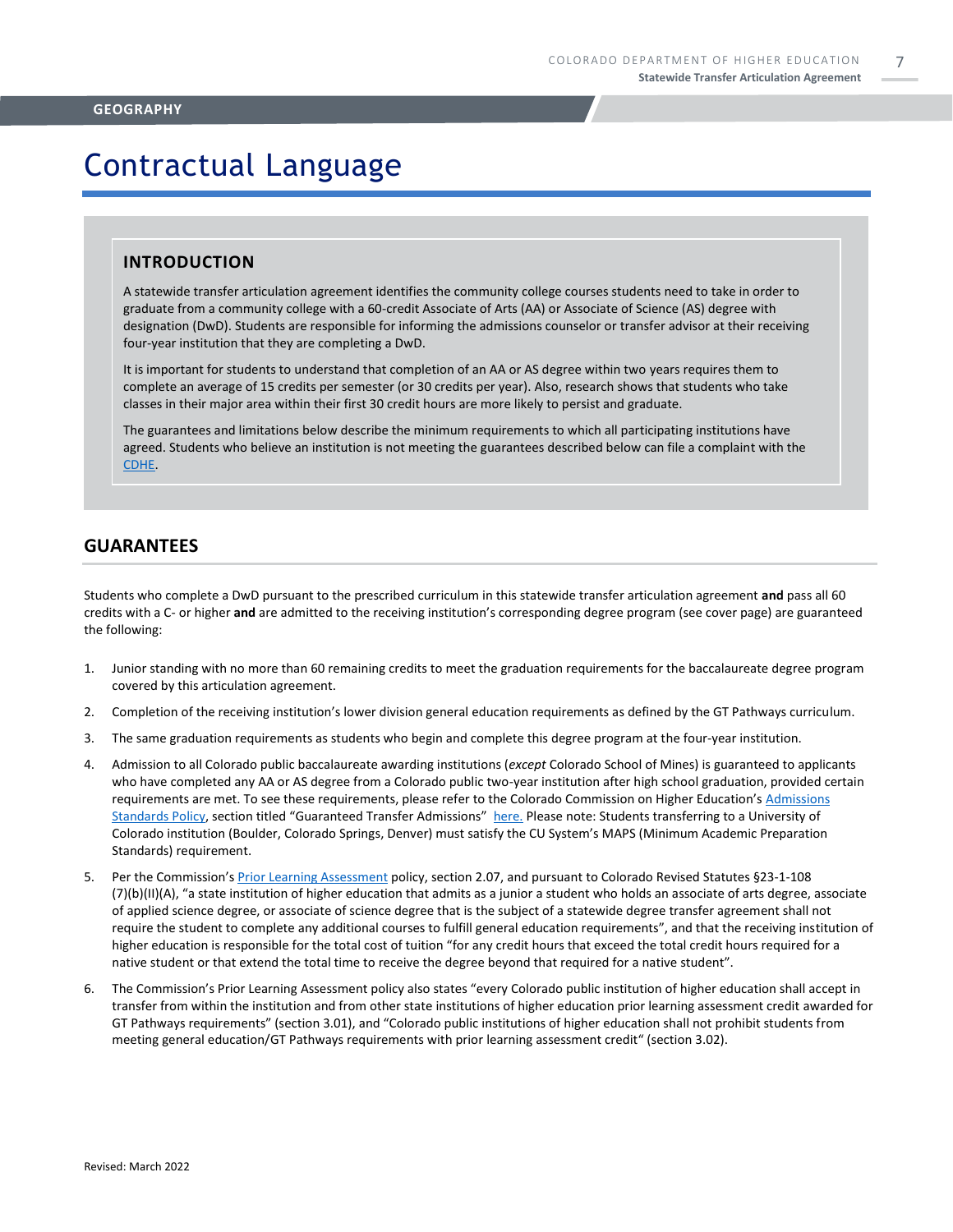### **LIMITATIONS**

- 1. Students must meet all admission and application requirements at the receiving institution including the submission of all required documentation by stated deadlines. Students are advised to consult with the Office of Admissions at the institution to which they intend to transfer.
- 2. Only courses with grades of C- or higher are guaranteed to transfer.
- 3. Admission to a receiving institution does not guarantee enrollment in a specific degree program. Some programs at receiving institutions have controlled entry due either to space limitations or academic requirements.
- 4. The credit and course transfer guarantees described in this agreement apply to the specific degree programs covered by this agreement (see cover page). If the student changes majors, receiving institutions will evaluate application of the courses designated in this agreement to other degree programs on a course-by-course basis.
- 5. Students are allowed to use credits awarded by exam, such as AP (Advanced Placement) and IB (International Baccalaureate), as long as those exams are listed on the exam table[s here,](https://highered.colorado.gov/get-credit-for-what-you-already-know) or may use challenge exams to fulfill GT Pathways requirements (not necessarily major requirements) and those credits are guaranteed to transfer and apply to GT Pathways requirements at the receiving institution per the Colorado Commission on Higher Education's Policy I, X: Prior Learning Assessment. See the [entire policy](https://highered.colorado.gov/sites/highered/files/2020-03/i-partx.pdf) for more information.
- 6. The receiving institution shall accept all applicable credits earned within ten years of transfer to the receiving institution. Credits earned more than ten years earlier will be evaluated on a course-by-course basis.
- 7. All the courses a student needs to take in the associate degree program covered by this statewide transfer articulation agreement are listed in the prescribed curriculum. Course substitutions are allowed as long as the student and both the sending and receiving institutions agree to the substitution; such agreement should be documented in writing and the student should keep a copy until the baccalaureate degree is conferred. Note that if students substitute a course, then this is no longer a statewide agreement and some of the guarantees are only for the receiving institution that agreed to the substitution. **Any additional courses taken in the discipline covered by this agreement might not count toward the requirements of the major at the receiving institution.** Students can avoid this problem by taking no more courses in the discipline beyond those identified in the prescribed curriculum. STUDENTS SHOULD CONSULT THE PROGRAM ADVISOR AT THE RECEIVING INSTITUTION FOR GUIDANCE. Any advisement from an academic advisor should be obtained IN WRITING.
- Students seeking K-12 teacher licensure may not use this agreement because teacher preparation programs have different requirements for educator licensure.

*Because of the limitations above, students must consult with the Office of Admissions at the institution to which they are transferring.*

### **Addendum to Agreement**

Students who do not complete an AA/AS degree can use the prescribed curriculum in a statewide transfer articulation agreement as a common advising guide for transfer to all public institutions that offer the designated bachelor's degree program. Please note the following:

- 1. Students are guaranteed application of general education courses completed with a C- or higher in the prescribed curriculum in this agreement up to the established maximum in each GT Pathways content area.
- 2. Except in special cases (e.g., the partial completion of a required sequence of courses or variation in the number of credit hours institutions award for course equivalents), students can expect that courses specified within the prescribed curriculum in this agreement, successfully completed with a C- or higher, will fulfill the relevant course requirements in the designated major.
- 3. Receiving institutions will evaluate all courses other than those specified in this agreement on a course-by-course basis.

Students transferring without a completed AA/AS degree must consult with the Office of Admissions at the institution to which they are transferring to review the issues identified above, and to make sure they meet all admission and application requirements at the receiving institution, including the submission of all required documentation by stated deadlines.

This agreement will be reviewed by disciplinary faculty no less frequently than every five years. *The agreement will remain in force until such time as it is formally modified or terminated.*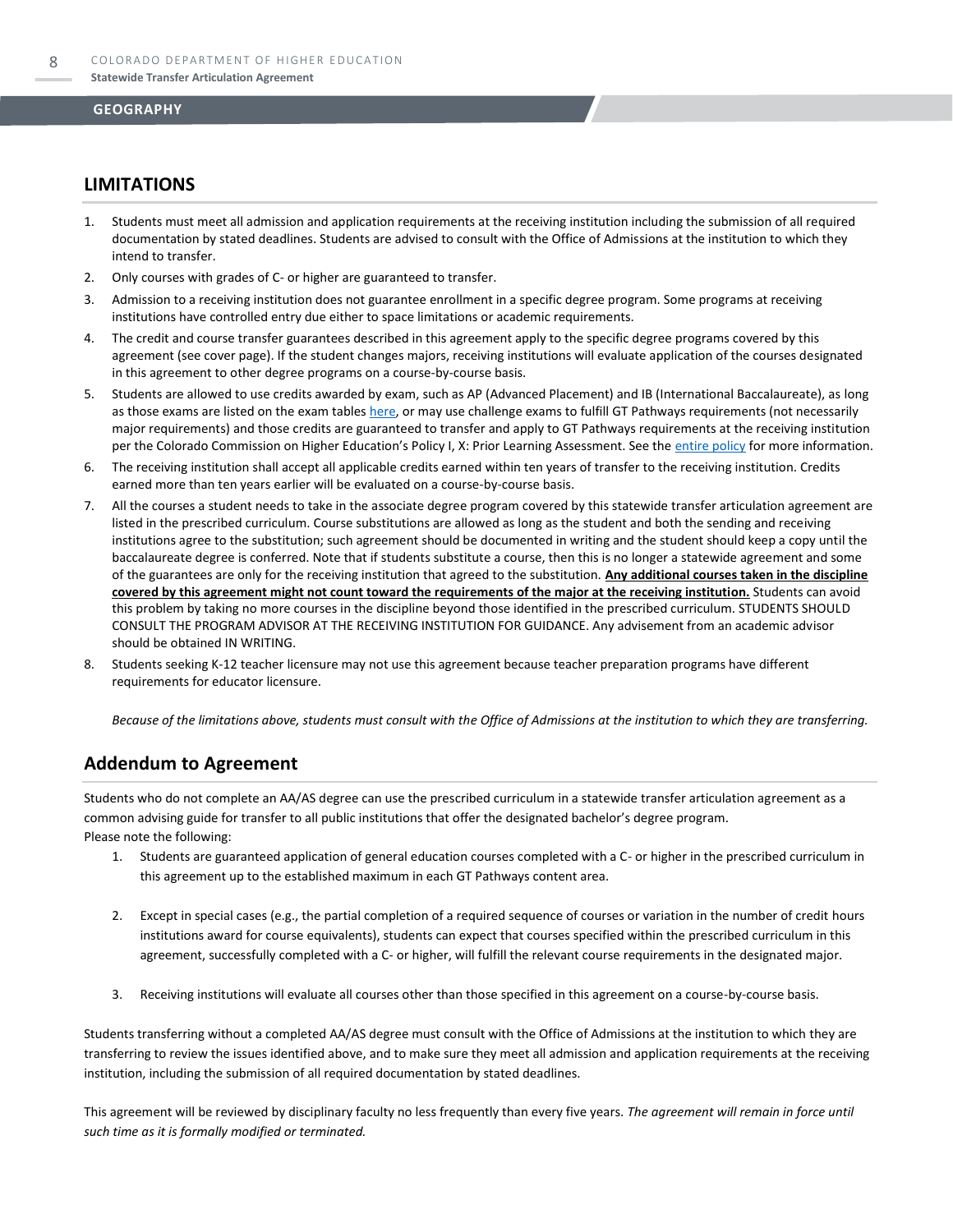The Department of Higher Education – in consultation with the General Education Council – may make minor technical changes to this agreement on behalf of participating institutions. The most current version of the agreement can be found on the [CDHE website.](https://highered.colorado.gov/transfer-degrees) Institutions that wish to join or withdraw from this agreement should consult the Division of Academic Affairs at the Colorado Department of Higher Education. Terms and processes are outlined in the Commission's policy on Statewide Transfer and GT Pathways, available at the [CDHE website.](https://highered.colorado.gov/educators/policy-funding/general-education-ge-council/gtpathways/transfer-agreements)

A paper or hard copy of this document may not be the most current version of the agreement—check th[e website](https://highered.colorado.gov/transfer-degrees) of the Colorado Department of Higher Education for the most current version.

*Signatures from institutional/system Chief Academic Officers for all participating institutions, as listed on the cover page, have signed this agreement. Signatures of Chief Academic Officers, who possess or have been delegated authority to enter into this agreement on behalf of their institution or institutions (in some cases by the institutional or system governing board), are on file in the Division of Academic Affairs at the Colorado Department of Higher Education.*